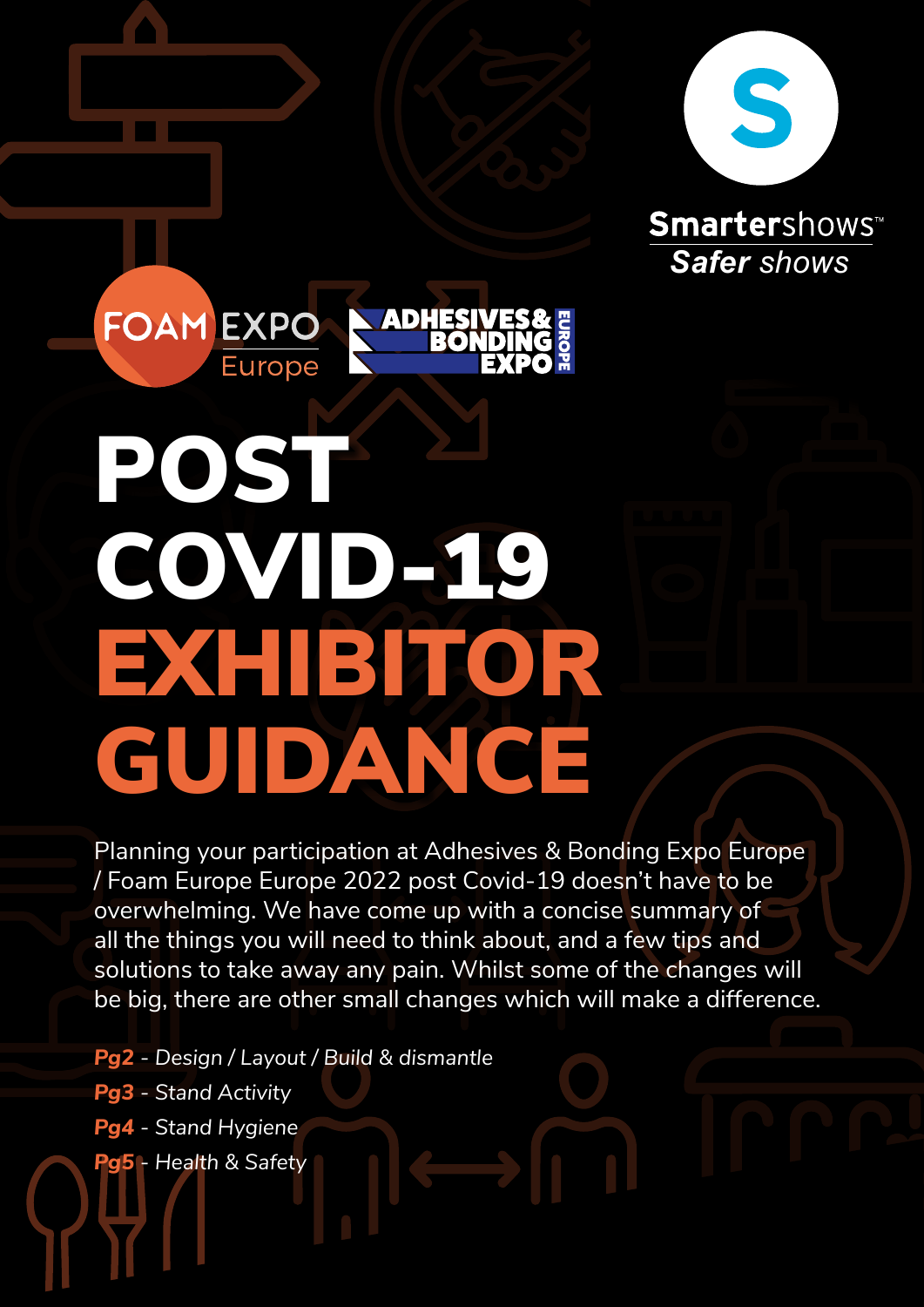

## DESIGN / LAYOUT / BUILD & DISMANTLE

### **SIMPLE STAND DESIGN**

Venue access during Build & Dismantle will most likely be different, keep stand designs as simple as possible to reduce the time and number of people required.

## **TRANSFER OF ITEMS**

Reduce the amount of passing goods, products, tools or materials from hand to hand. Make sure everyone in the team has their own tools and know what part of the project they're working on.

## **STAND MATERIAL**

Consider which stand materials can be premade and assembled in advance to reduce on-site time.

### **STAFFING**

Consider the minimum number of people required on site to man your stand.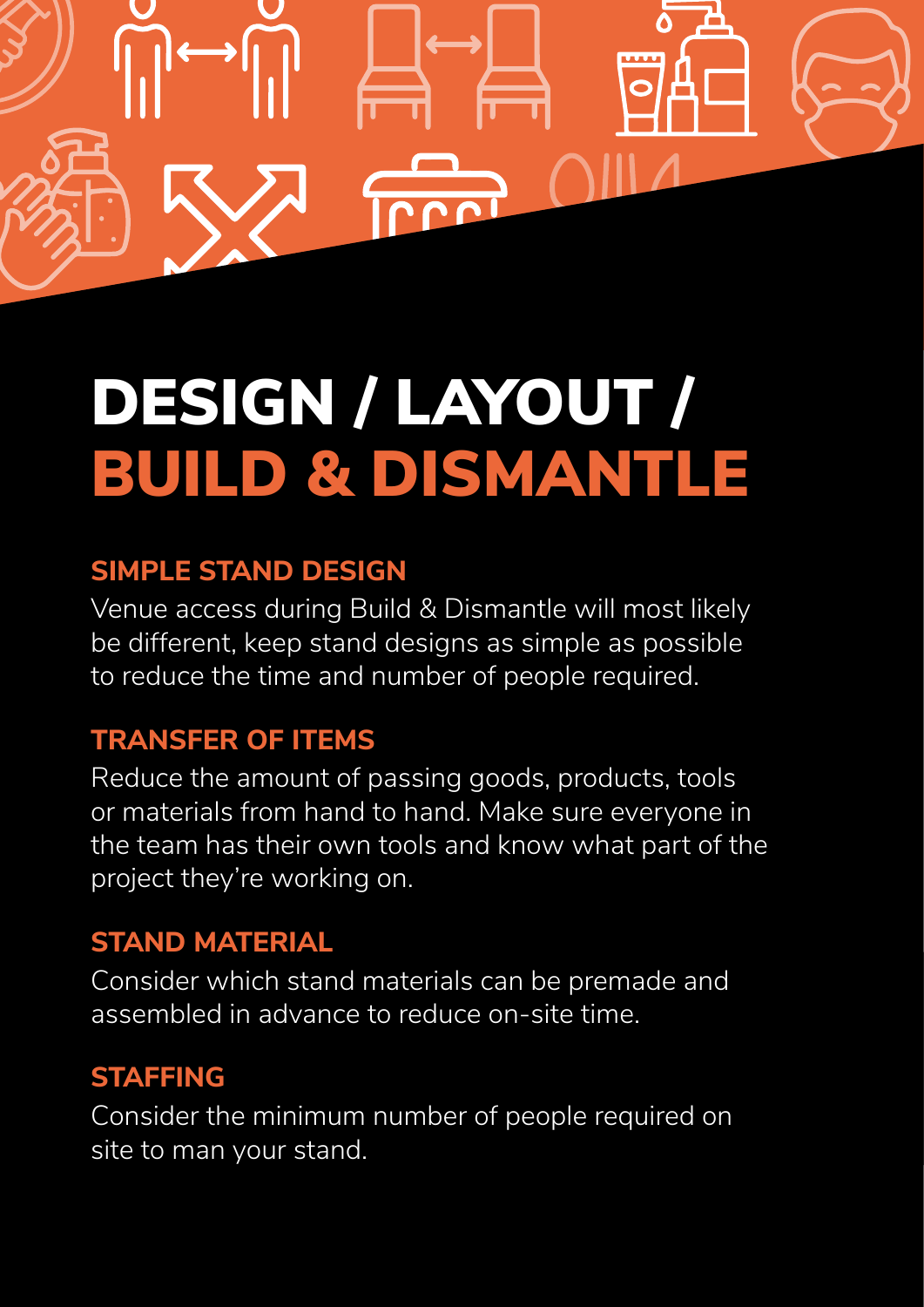

## STAND ACTIVITY

#### **TOUCHING OF PRODUCT**

Consider placing coverings on items that may be touched by visitors. If you are conducting demos that require touching, consider one of your team being the only one that carries out the action.

#### **STAND COLLATERAL**

Limit the quantity of giveaways, samples, promotional gifts and brochures. Consider offering a digital distribution option.

#### **PRE-ARRANGED APPOINTMENTS**

Where possible, schedule any demos and meetings throughout the day and consider the amount of time the meetings are scheduled for to limit exposure to germs.

#### **CONTACTLESS**

Ensure as many touchpoints as possible are contactless.

#### **DATA CAPTURE**

Use the show's data capture techniques to capture any visitors who may not be able to get onto your stand.

#### **CATERING**

Consider how catering is managed on your stand. Most caterers will be implementing screening solutions to enable you to continue offering hospitality.

#### **STAND CAPACITY**

Consider how many visitors you can safely fit on your stand factoring in your own staff. Ensure you can identify ways of managing the flow of people around your stand.

#### Contact **laura.day@smartershows.**

**com** if you have any questions regarding stand capacity.

#### **NETWORKING SPACES**

Consider how you will manage spaces where people congregate. Do not rely on the gangway as the Organiser will have factored these into the arrangements for the general flow of visitors in the hall.

#### **SIGNAGE**

Consider what signage you may need on your stand to remind staff and customers on your stand to follow social distancing guidelines. These could include floor stickers or tape to mark areas to help people keep a safe distance.

#### **SEATING**

Ensure there is enough space between seats and meeting areas. Consider screen or physical dividers in spaces where you are likely to have prolonged conversations.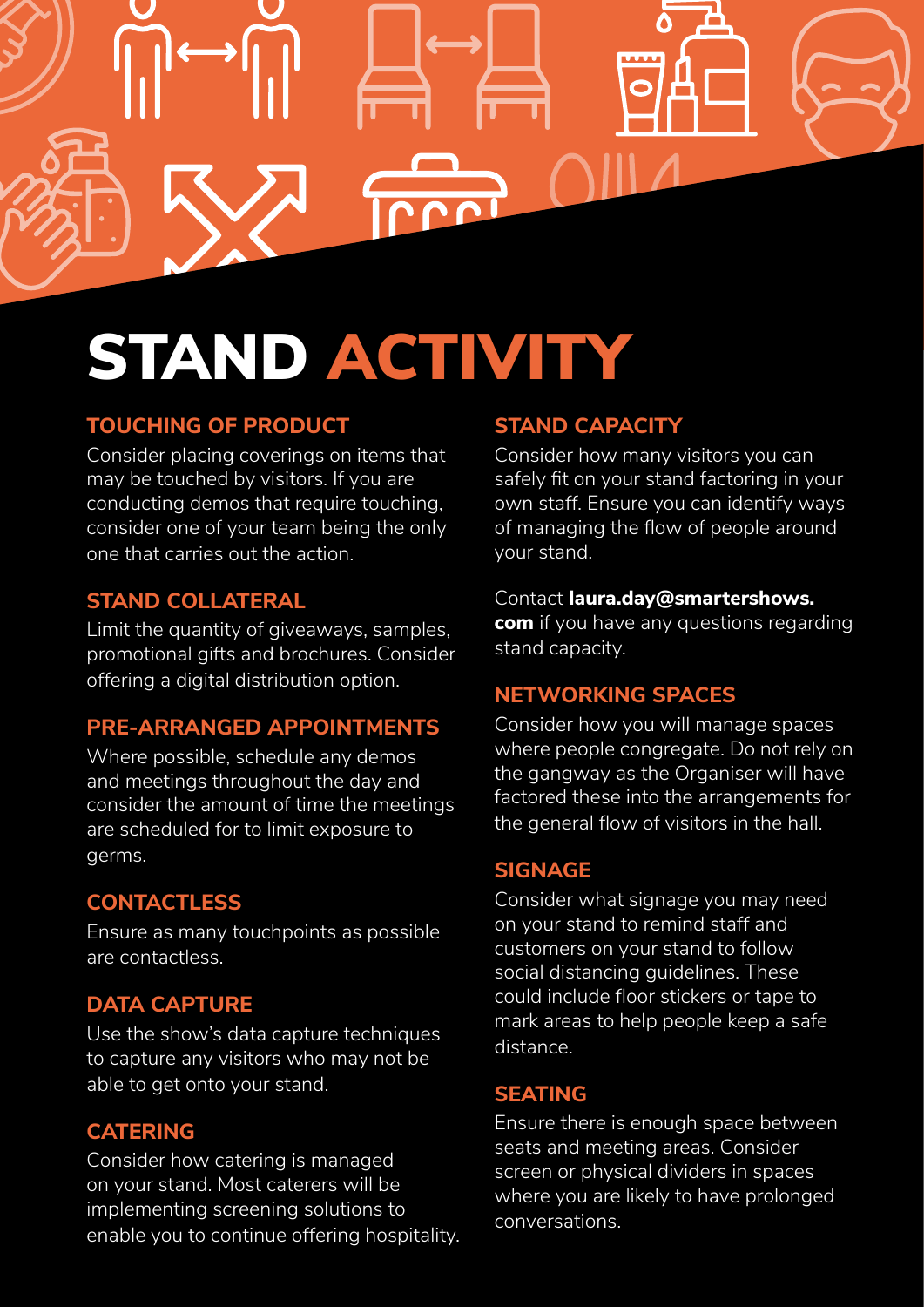

## STAND HYGIENE

Throughout the venue there will be hand washing facilities and the venue and Organiser will ensure enough measures are in place for the common areas. Exhibitors, however, will be responsible for their own stand cleaning and hygiene measures.

## **HAND SANITISER**

Please provide your own hand sanitiser on your stand.

### **TOUCHPOINT CLEANING**

Regular cleaning of touch points, products, doors, pens and equipment after each use.

### **STAND DEEP CLEAN**

Ensure a final deeper clean of all items, surfaces, products and spaces at the end of each day.

## **PERSONAL PROTECTIVE EQUIPMENT (PPE)**

Please provide your own masks and PPE where necessary. Check with the venue and Organiser regulations on what is required.